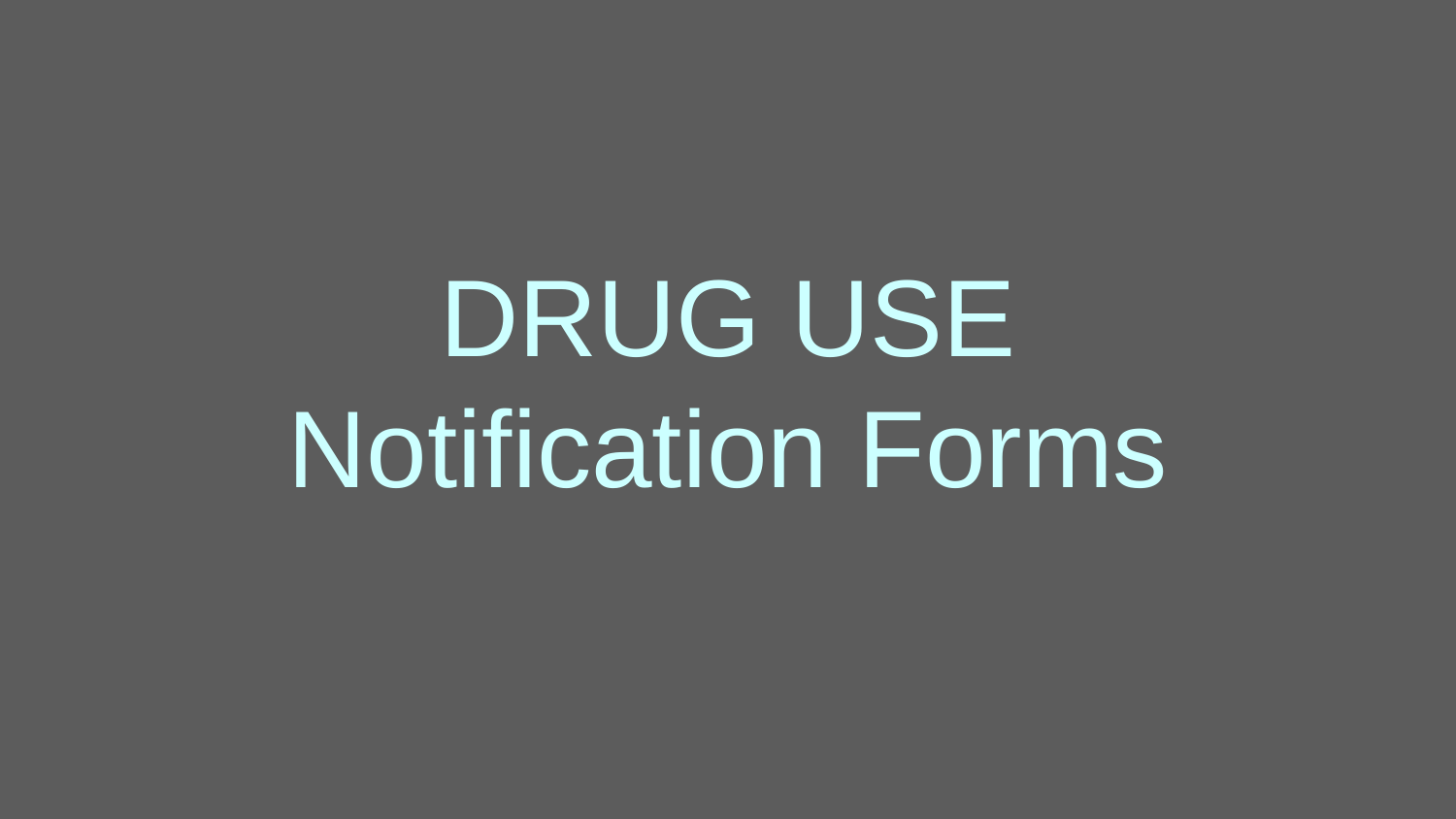### \*\*On-line submission of DUNF forms

**Forms link will go live prior to the start of the fair. Date will be published in various places.**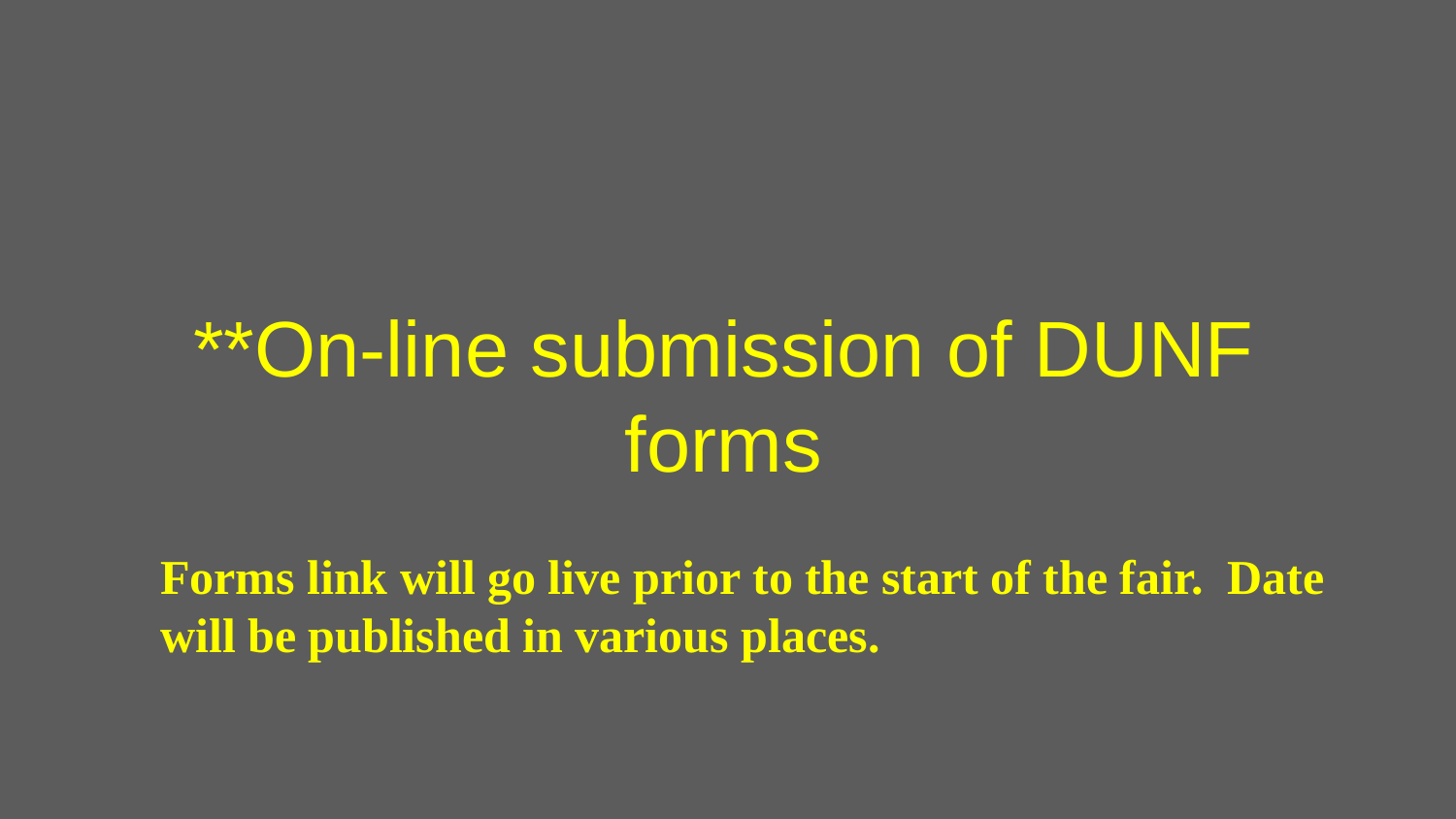All market animals including Feeder Calves must by DRUG FREE by 7:00 AM on Monday, August 29<sup>th</sup> to be eligible to show and sell. This includes market animals/feeders calves not going through the sale – MUST BE DRUG FREE TO SHOW. \*\*If an animal gets sick during the week of the fair – they must be treated under the supervision of the designated fair veterinarian. It will be up to the discretion of the fair veterinarian to determine if the treated animal will remain on the fairgrounds or be required to leave the fairgrounds.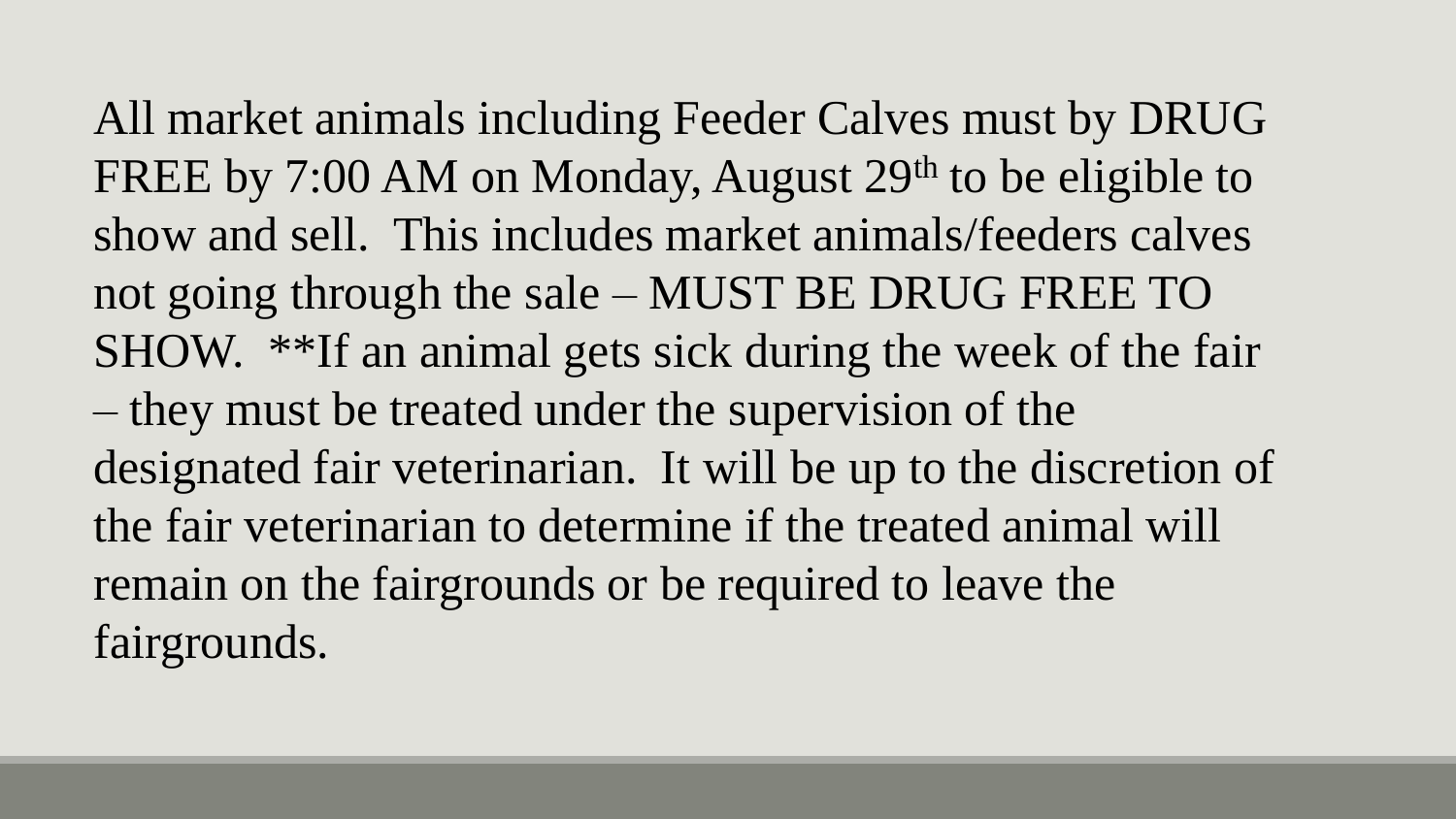\*Drug free means they must have completed withdrawal for any medicine or medicated feed that has a withdrawal time. This means that you only list medication or treatment on the DUNF form if WITHDRAWAL IS NOT COMPLETE. Note– most medicated feeds do not have a withdrawal. Also, if you gave a medication back in June and withdrawal was 30 days, then that drug withdrawal was complete and does not need listed on the DUNF. If you have questions, please call and ask.

**Should a medication be administered to the animal after form is completed, contact Matt Lawrence (740) 509-2242.**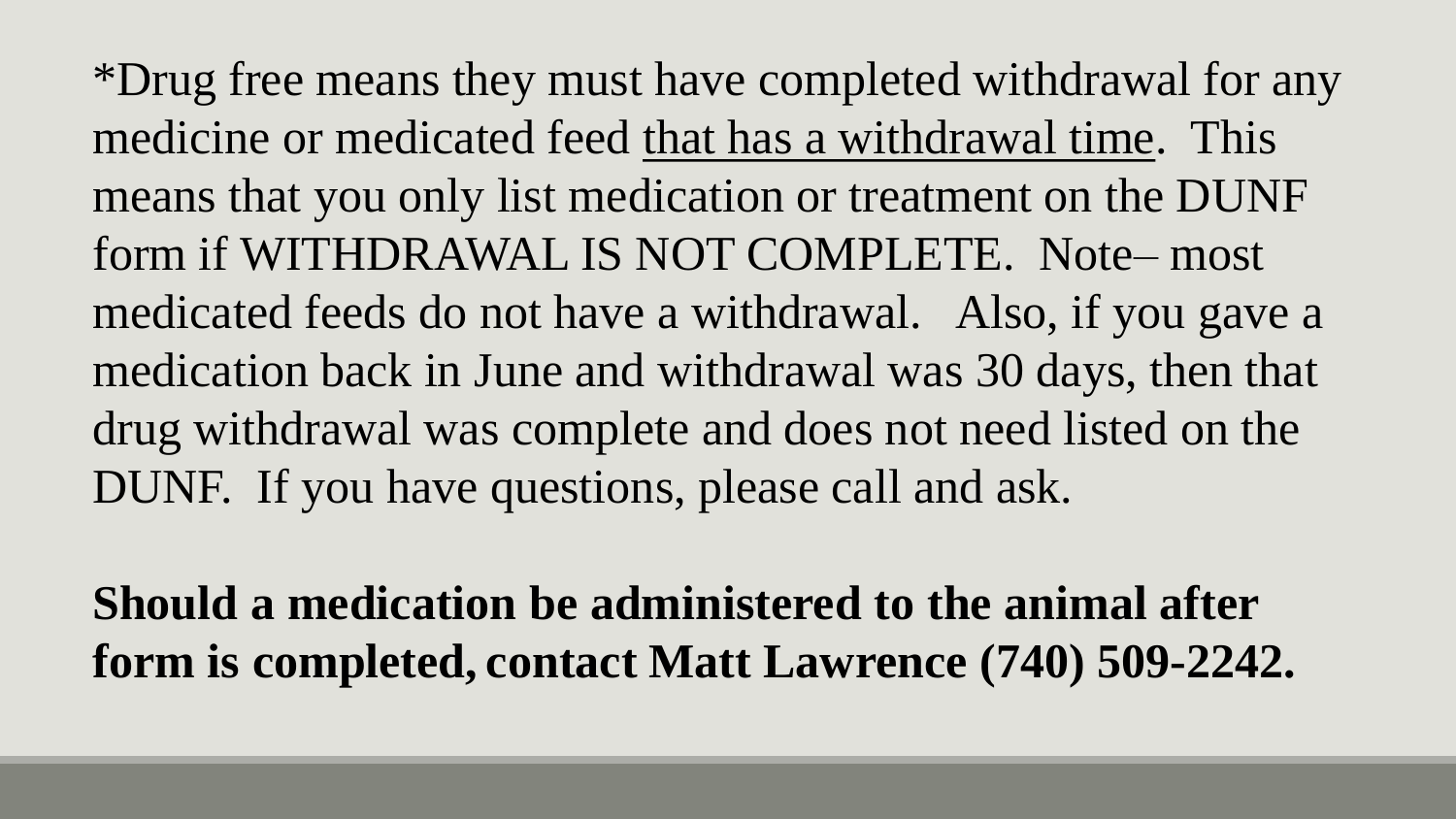## You will see **65 - Noble County** at the top



Exhibition/Fair that I am exhibiting at:

65 - Noble

If this Exhibition/Fair is not where you are participating, do not complete this form. Contact your 4-H Educator to obtain the correct link for your county.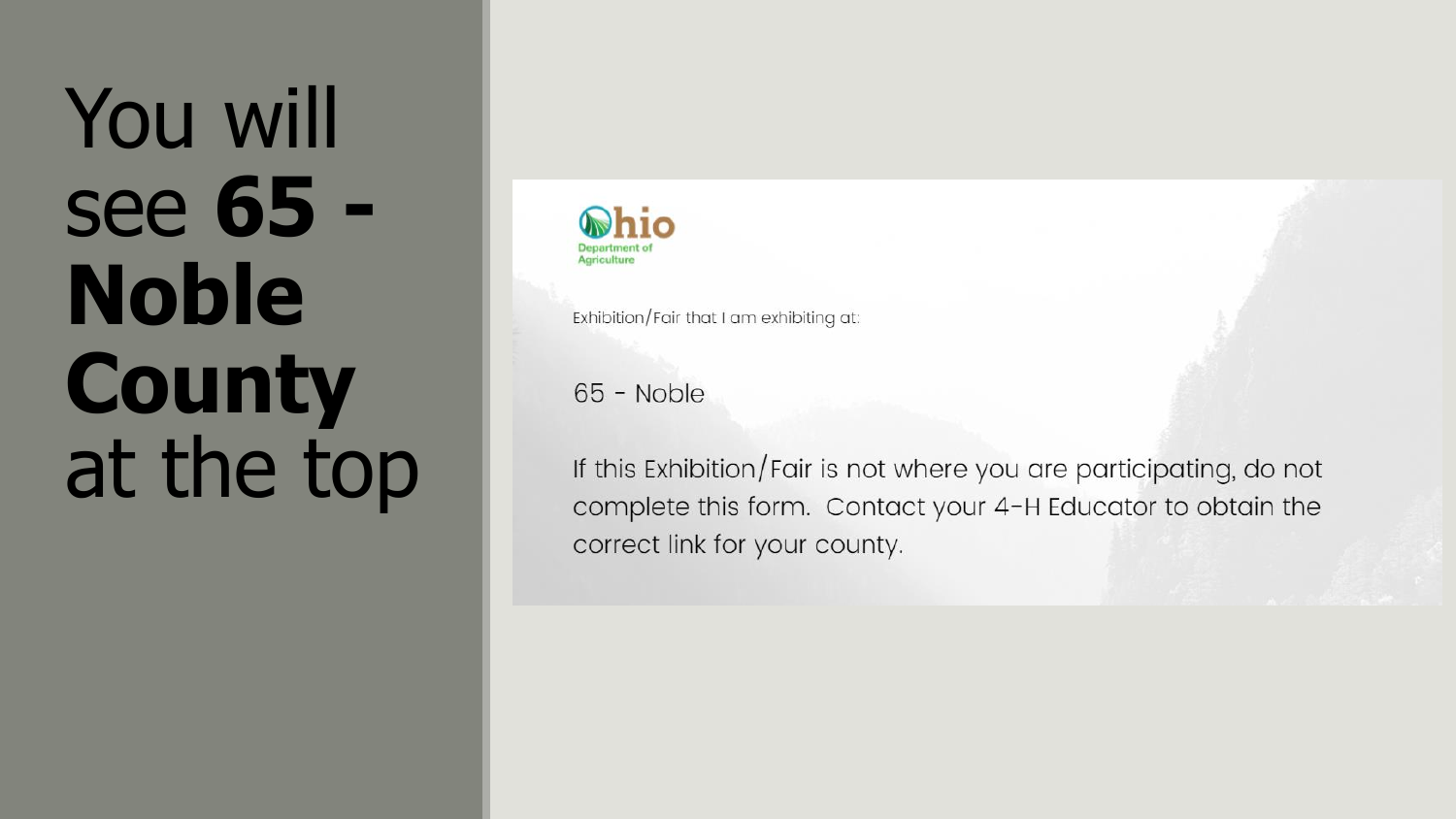2. Fill out all info on the page including first and last name, address, email, and phone.

Complete current age of exhibitor in the drop down.

**Click next.**

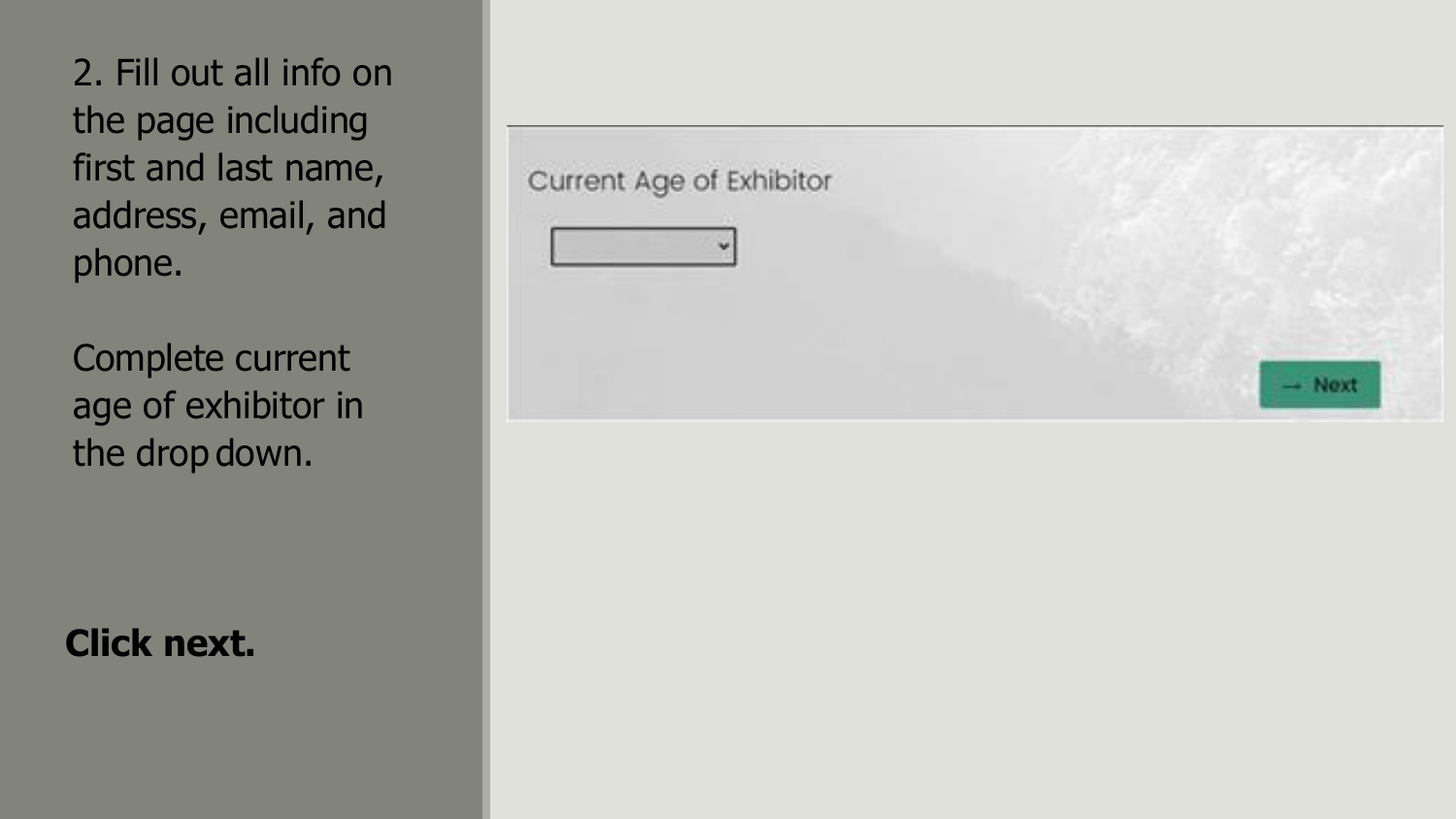3. List animal identification number (FAIR tag, FAIR tattoo) DO NOT PUT NAME OF ANIMAL. \*\*Only put ONE animal/pen on form at a time.

Select species from drop down.

List the animal identification number. This must be a tag, tattoo #, legband, RFID chip, etc. DO NOT put the name of your animal as the identifier.

Select the species of your animal below.

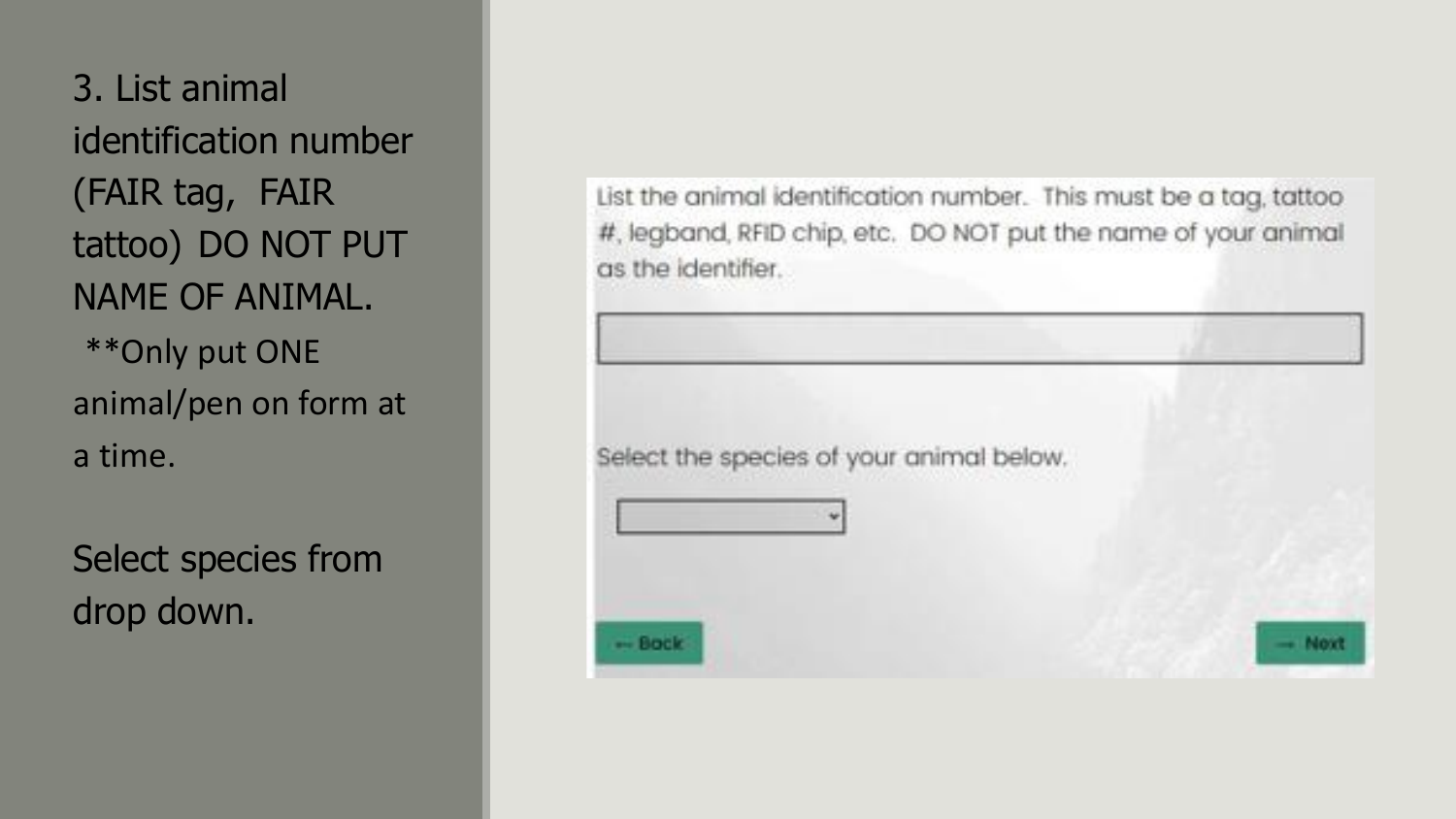Select species from drop down.

This is the list of species for Noble Fair. Other—would be lactating Dairy Goats

**Click next.**

is -Please Select-Эľ **Market Beef** )ł **Beef Feeder** Dairy Beef Feeder Market Hog **Market Goat** Market Chicken Market Turkey Market Sheep Se Market Rabbit Other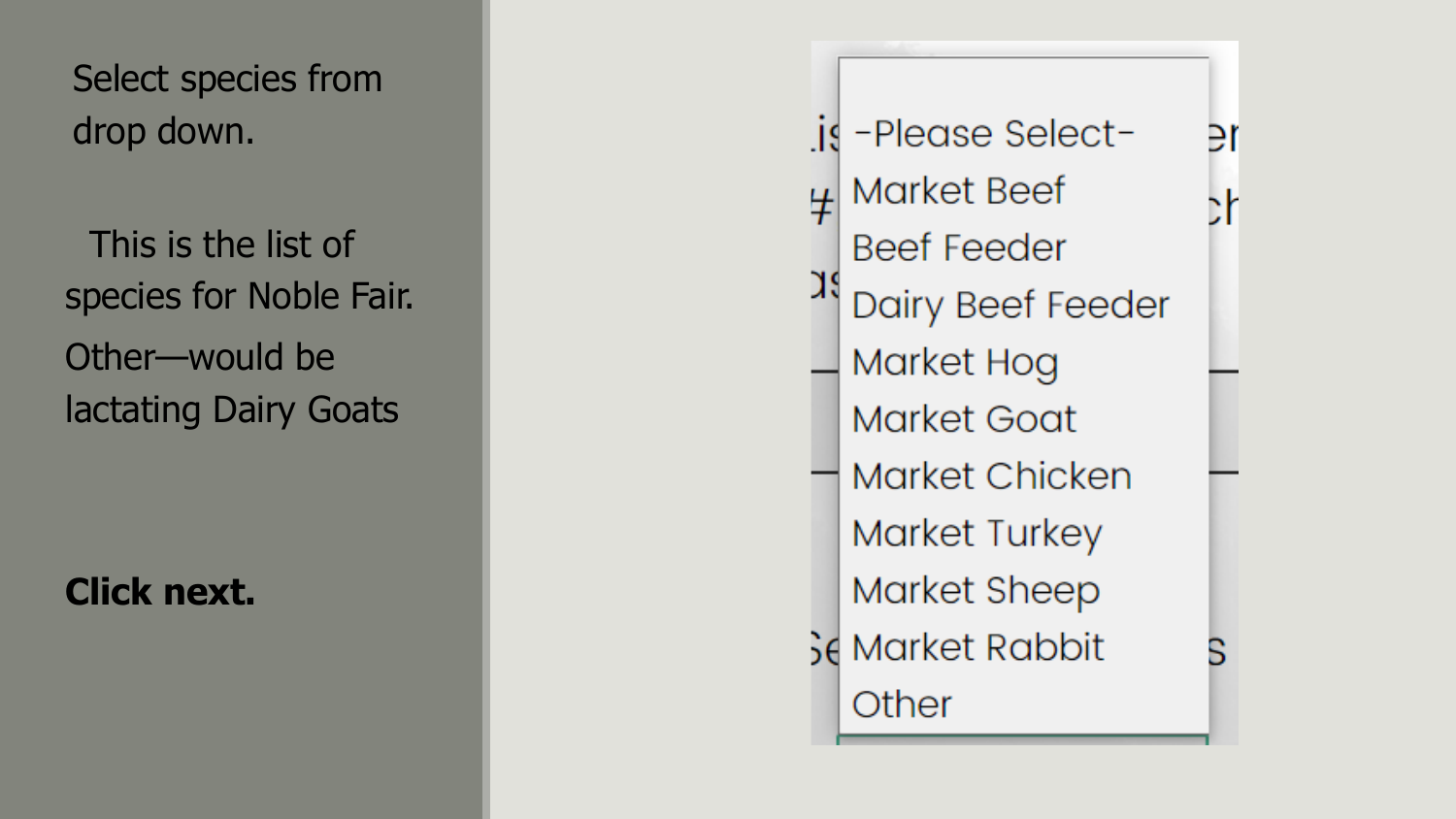4. Describe animal. Fill in breed, sex, color, etc.

#### **Click next.**

| What is the breed of<br>your animal? | Describe your animal. What is the breed, sex, color, etc. |
|--------------------------------------|-----------------------------------------------------------|
| What is the sex of<br>your animal?   |                                                           |
| What is your animal's<br>color?      |                                                           |
|                                      |                                                           |
| $-$ Bock                             | $-$ Next                                                  |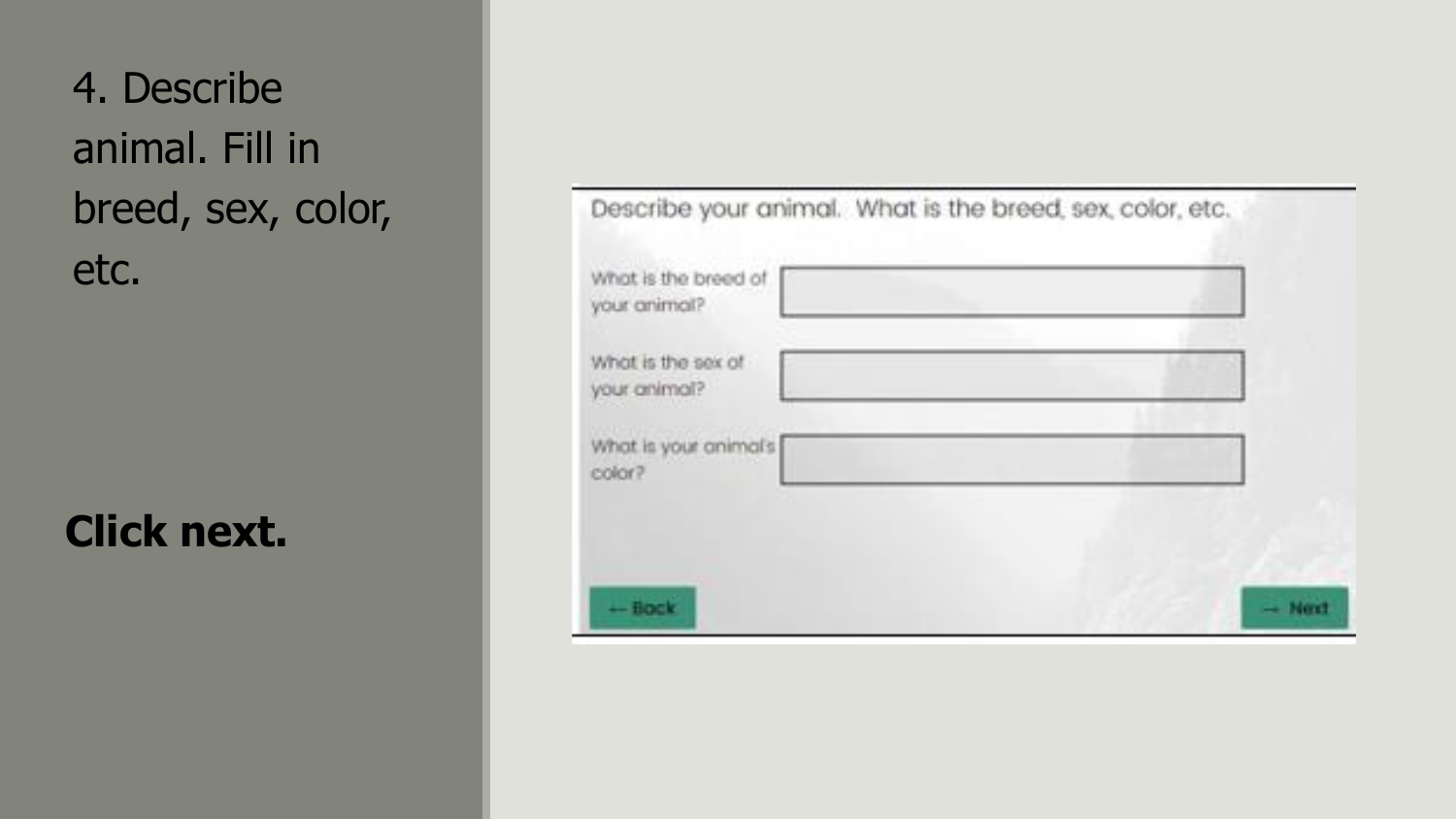5. Answer question if you participated in QA within last 12 months or tested out.

**Click next.**

Are you a Junior Fair market livestock exhibitor that attended or completed a Quality Assurance program during the last 12 months or have tested out of a program within your age bracket?

| $O$ Yes |         |
|---------|---------|
| $O$ No  |         |
|         |         |
| - Back  | -- Next |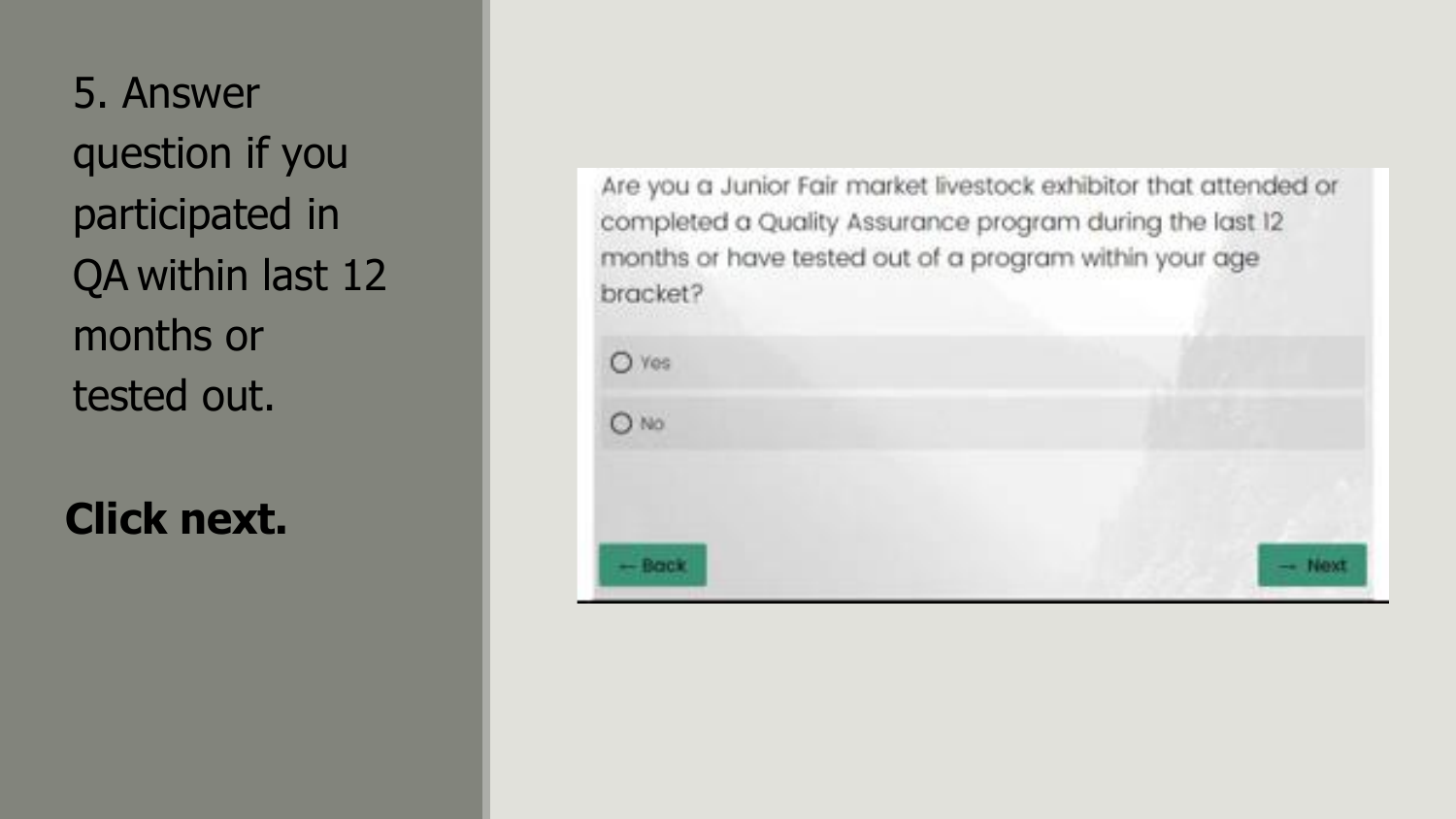6. Answer the question if the animal is free of medication.

#### **Click next.**

If you answer yes, move down to number 10.

If you click that your animal is not free of medication, continue to follow below to number 7

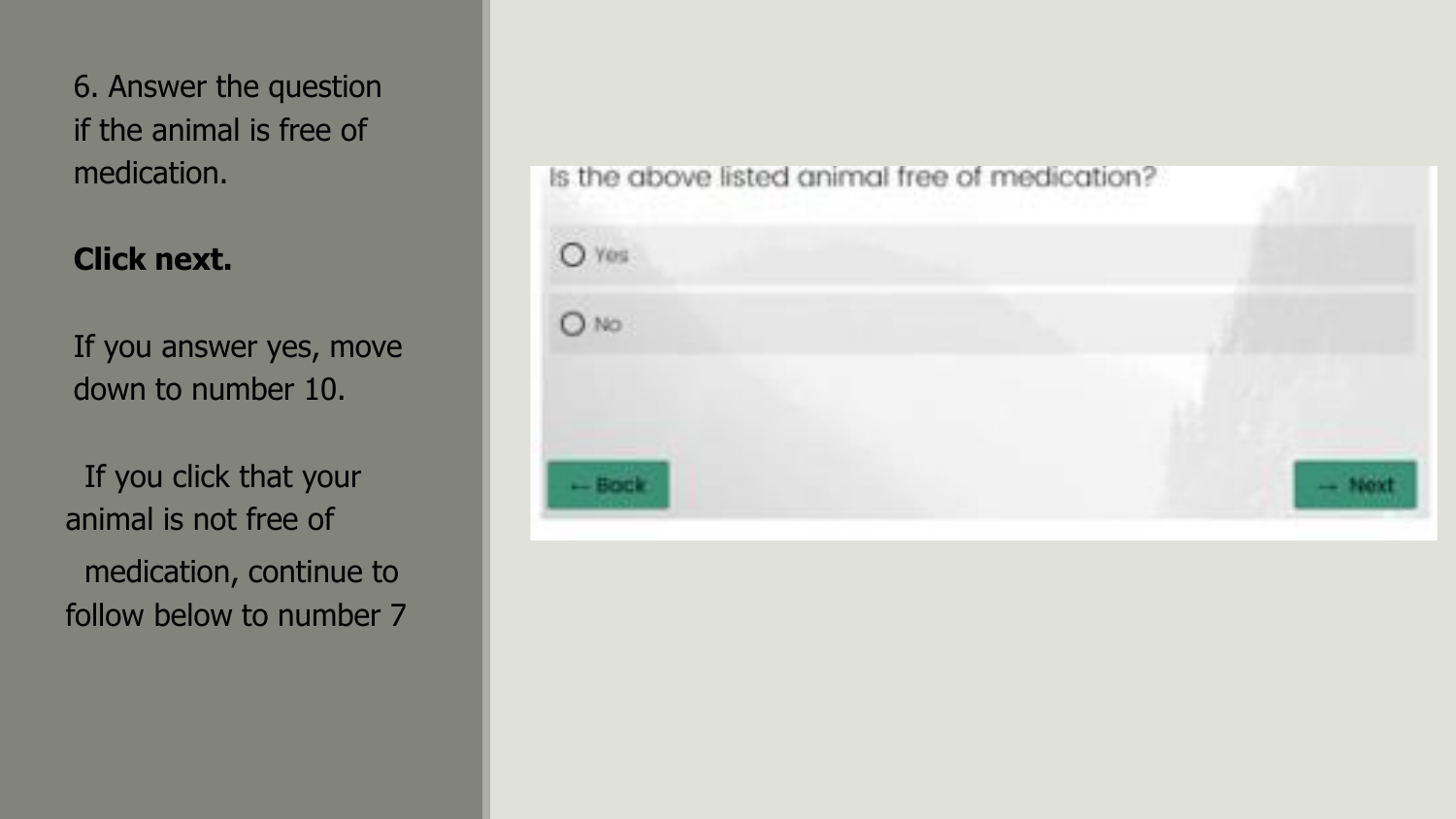7. Answer how many medications you used that the withdrawal time has NOT passed.

**Click next.**

How many medication(s) have you treated this animal with that the withdrawl time has not elapsed?

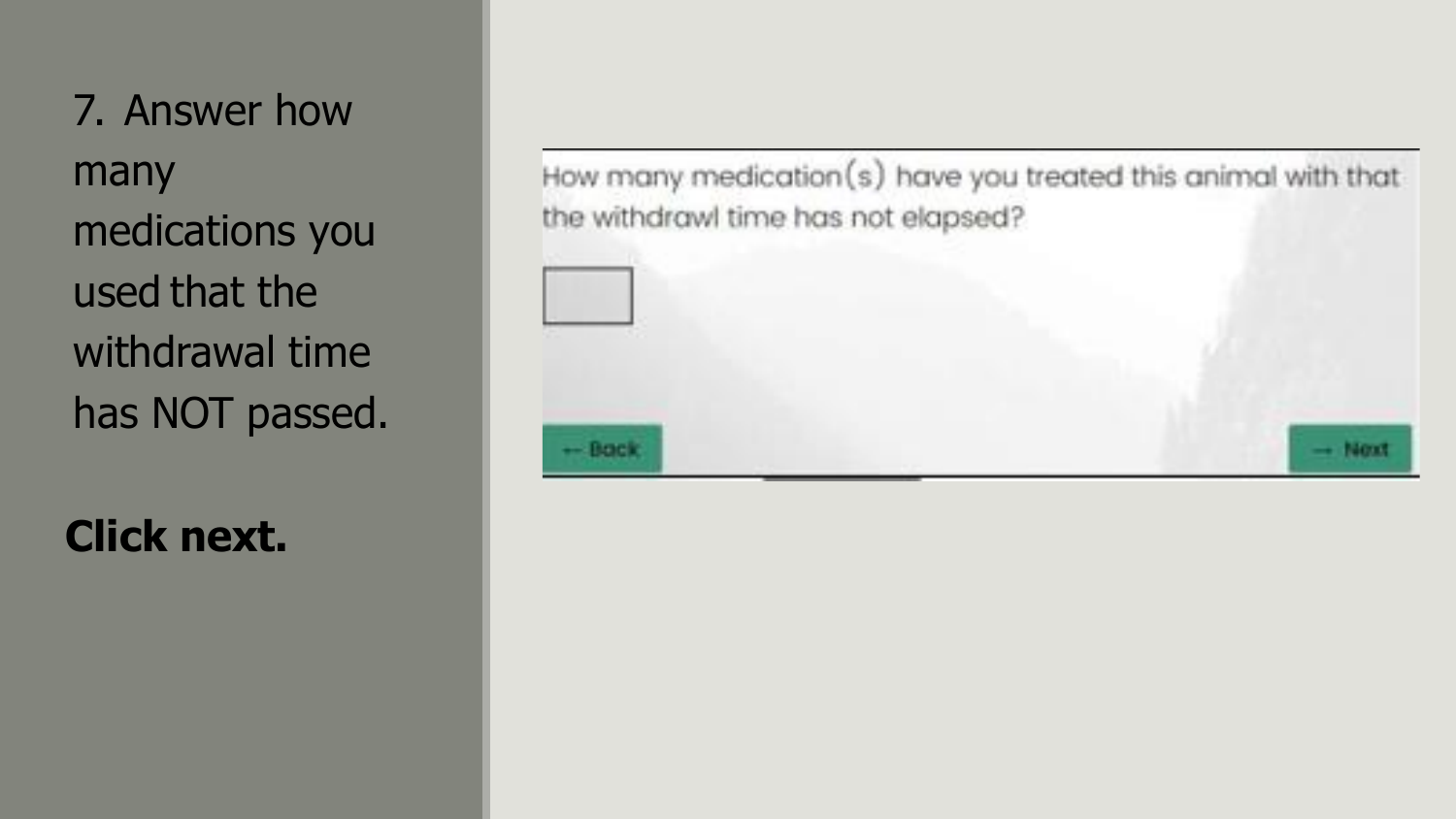8. Complete the questions specific about the medication. Prepare to fill out treatment date, condition being treated, name of medication, amount (dose), route (IM, IV, SQ, oral), withdrawal time, date withdrawal complete). Youth need to answer if this medication was extra label of Rx. You will complete this for each medication you used that the withdrawal time has not elapsed.

Click Next

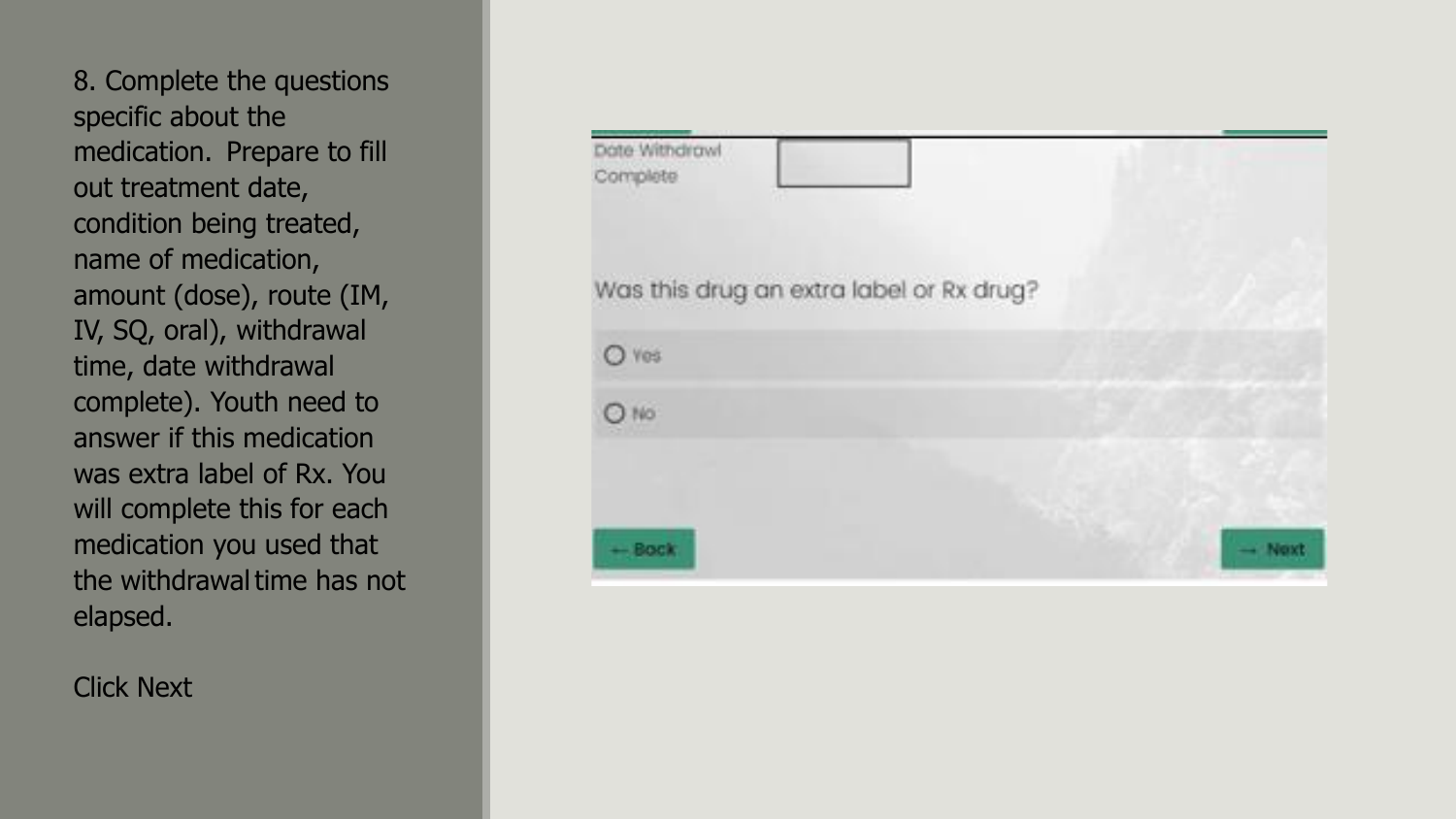9. Please note that if you mark that the medication is a prescription you will need to fill out the contact information for your veterinarian.

If you marked that the medication was not prescription, you will not fill this section out.

**Click next.**

A veterinarian must have prescribed this medication. List the licensed veterinarian's name and address who prescribed or directed the treatment.

| First Name of<br>Veterinorion   |  |          |
|---------------------------------|--|----------|
| Last Name of<br>Veterinarian    |  |          |
| Full Address of<br>Veterinarian |  |          |
| Phone Number of<br>Veterinorian |  |          |
| $-$ Bock                        |  | $-$ Noxt |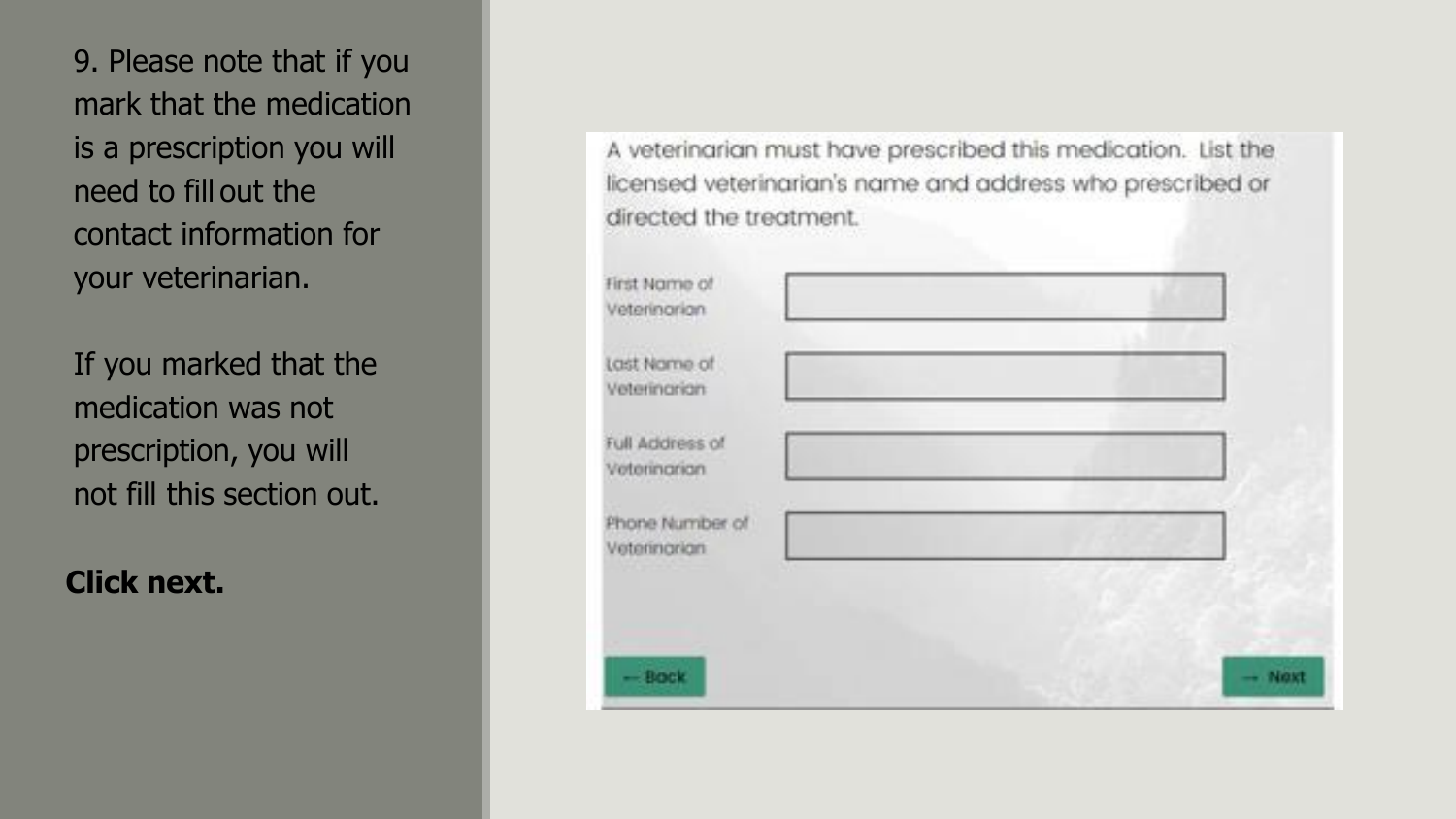10. When you are finished, you will then sign as exhibitor/owner and have parent/guardian sign. Then submit and you are finished.

**Click next.**